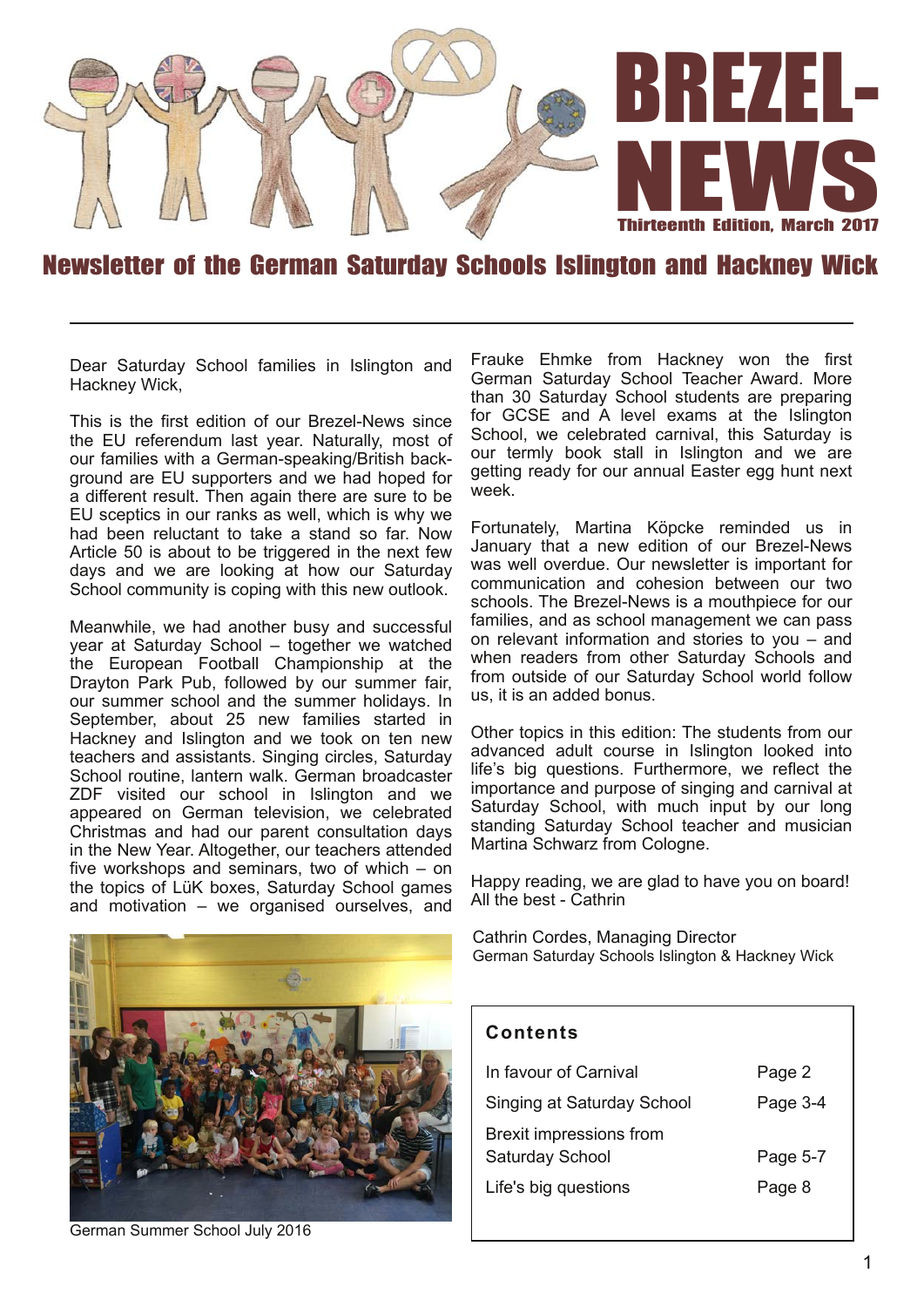## **Comba ting Deadly Seriousness Martina's plea in favour of our Saturday School Carnival**

"I am a Cologne native, but that doesn't mean that I am a born carnival fool and reveller. There have been times when all things carnival were abhorrent to me. That's why I can understand some Saturday School parents' dislike if they are for example asked to take part in "schunkeln" (swaying to and fro). But this is a) a great misconception regarding the significance of this tradition and b) a question of attitude, because carnival should not be about forced jollity.

The carnival tradition can be associated with religious themes such as morality and sin, or with its pagan origins as the banishing of winter. Also, you could draw comparisons between German, Italian, Swiss and Brazilian carnival traditions. Students could research this in class and that alone would be a good reason for covering the topic of "carnival" at German Saturday School. Older students and grown-ups could join in the celebrations. They could contribute by perhaps not exactly holding a proper carnival speech, but by telling jokes, which I would love to seal with a musical flourish.



Kim, Becket, Frederick & Amalie joined in the street carnival in Cologne this year

I grew up with these traditions as Cologne is one of the strongholds of carnival. Along with most other children I used to love getting dressed up for the great street carnival. I went as a Dutch girl, a princess (of course), Little Red Riding Hood, a cat and many other characters. When we grew out of these costumes, we continued celebrating the crazy days as teenagers. My friends and I threw carnival parties and we had lots of fun.

My short anti-carnival phase later on was an act of defiance against anything conventional, such as the very square carnival revues ("Prunksitzung") our parents used to go to. But I was thrilled to join in when some of my cabaret artist friends had the idea to stage an anti-(conventional) carnival programme. Nowadays, the "Stunksitzung" is THE

cult event in Cologne. German and world politics are made fun of in the most brilliant way, with lots of tam-tam and great music. The (alternative) audience sits in costume at long beer tables, sways to the music, sings and applauds the artists who maintain the tradition in their very own way.

While telling my life story in the light of carnival I want to make the connection with German Saturday School. Obviously I was delighted when my two sons were swept up by the carnival fever in Cologne. Which child would not be happy if it was suddenly raining sweets (except if hit in the eye!). The booty, or what was left of it, was emptied onto the table back home in London, in front of my husband's disbelieving eyes. A few years ago, he finally braved Cologne carnival himself. As we arrived at Cologne station he could not believe his eyes and ears; the city sings, rings, drums and dances, culture shock! He felt like an outsider as he wasn't in costume, but let himself be convinced and came as a Bobby the following year.

Back to Saturday School: You have to simply jump over your own shadow and participate (or maybe stay away), otherwise you run the risk of spoiling the fun for those (especially the children) who make the effort to dress up and who are looking forward to joining in. If there's carnival, you might as well do it properly. Not just the little ones get dressed up, but adults too. Instead of watching the crazy ongoing with scepticism, embarrassment or a long face, join in, help out and enjoy the fun. Those who are not in costume should be the ones who should feel out of place, and not the other way round!"

Martina has convinced me, too. For a number of years now I have been wearing my fascinator and join in. However, this year carnival was tough in Islington – perhaps the date was wrong, after a three-week break everyone had a lot to talk about, especially the parents. We also didn't have the opportunity to get the children in the mood on the previous Saturday. But then again – in Hackney it went well, many parents also wore costume, and our new teacher Beate commented in surprise: "There's a real carnival spirit here!"

Be that as may  $-$  there are those who think we should completely give up on carnival. But if we do not manage to convey this kind of tradition to our children in a positive way, we might as well give up on our claim of conveying any German culture. Helau & Alaaf, and see you next year!

By Martina Schwarz (& Cathrin Cordes)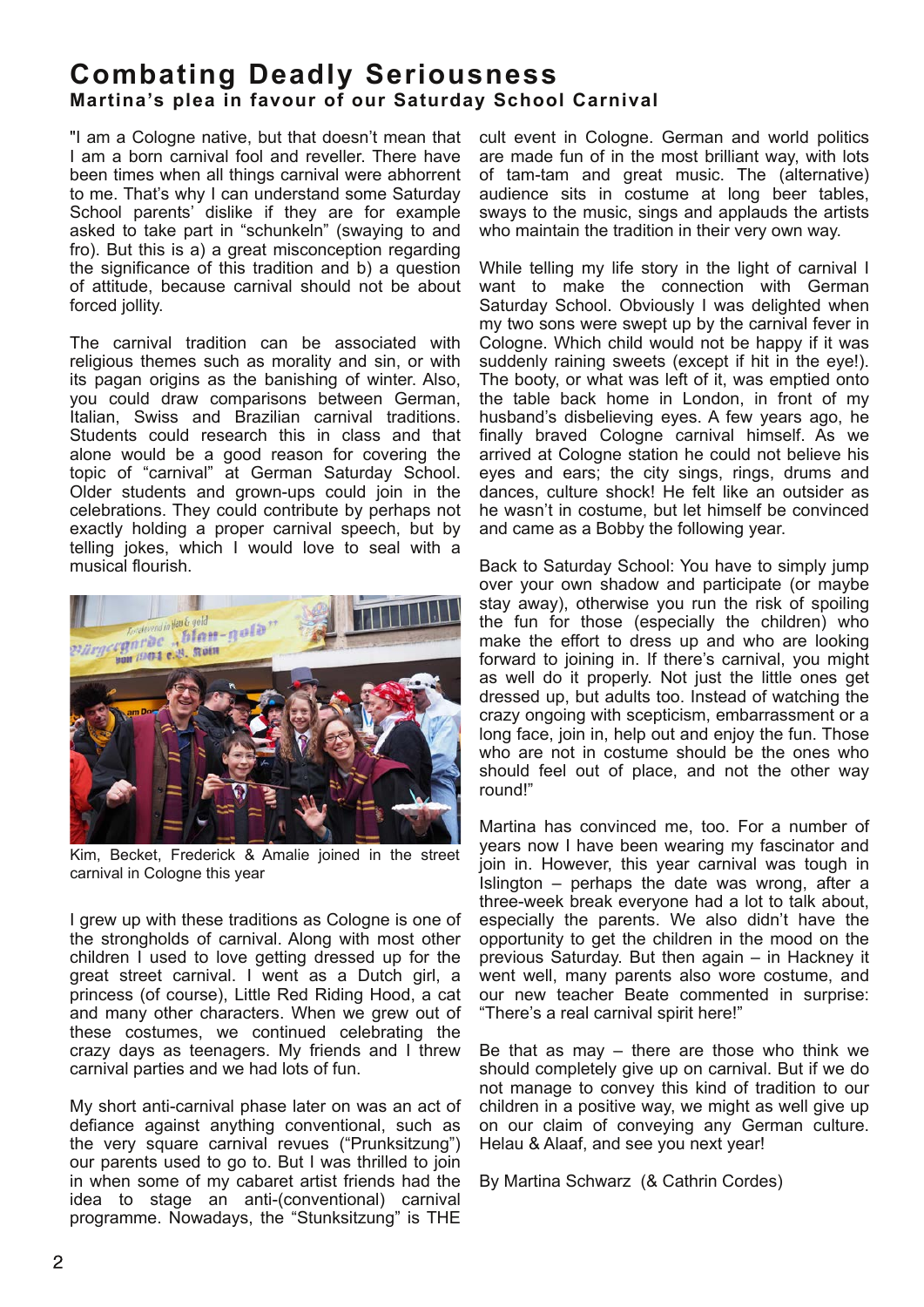# **Hey Hey Hallo, die Schule fängt an Learning German through singing at Saturday School**

After visiting the Saturday School for the very first time in June 1999, Calvin enthusiastically talked about the "Fiderallala children". He had taken a real shine to the singing circle at the beginning of Saturday School. Then as now we start Saturday mornings at both of our schools in Islington and Hackney Wick with a 10-15-minute singing circle and are happy when as many children and parents join in.

For more than ten years, former Saturday School teacher and musician Martina Schwarz led the singing circle in Islington and accompanied the songs on her accordion. She also created our school song, "Hey hey hallo, die Schule fängt an", which she started with the children at Saturday School about 15 years ago. "Songs can help to structure lessons. They create rituals. A song at the beginning of a lesson puts you in a good mood, focuses attention on the following activities and strengthens a sense of community," explains Martina.

Jana Gugelot, who has led the singing circle in Hackney Wick since 2012, adds: "The German songs indicate that we are now at Saturday School and they remind us to switch over to German now". Our teachers clearly notice if the children have tuned in during the singing circle or if they have turned up for lesson at the very last minute. They are more alert and ready to participate.



Martina conveying the joy of singing at our annual summer school

We sing a mixture of traditional and modern children's songs, and many songs can be accompanied by physical activities. Songs help children with pronunciation and repetitive texts support the learning of new words. Furthermore, singing often reduces the children's fear of speaking German. Obviously, we don't just sing in our singing circle but also in classes. Individual classes can have their own "class song", or children take it in turns to ask for a particular song. When there is a repertoire, a piece of paper with a song title on it can be drawn from a hat. Such

rituals connect and are important.

Songs are a wonderful way of passing through the seasons. Simultaneously, they teach the children about German customs. Thus we can celebrate carnival, St. Martin's day, Easter and of course Christmas with lots of singing, play and movement, creating positive group dynamics. According to age groups we can choose specific topics which open up lessons and make them more varied.

It is generally important that the children really like the songs. Often these are songs which our teachers enjoy as well, and the children pick up on our enjoyment of the song, especially when the song's lyrics are a little difficult. Repetition, which contributes hugely to language learning, is found in all songs. And the coupling of text and melody implants itself whether we want it to or not. In English, it is called a "catchy" tune, a melody that "catches" us, so to speak. This process is most splendidly described by the German word "Ohrwurm" (in English this would be "earworm").

Songs that were specifically written for children learning German have the advantage that they are especially tailored to the curriculum. Simple and contemporary vocabulary is being used, in contrast to the outdated, old-fashioned language of traditional folk songs, which also often neglect the correct syntax in favour of rhymes. Songs for language learning are especially suitable for the learning of new vocabulary and simple sentence structures.

As a teacher at the German Saturday School in Islington, Martina started to create suitable songs for our pupils. In cooperation with the Goethe Institute London, she then went on to produce two song books and CDs with special songs for learning German, "Learn German with songs" and "Learn more German with songs".

You don't necessarily have to be a songwriter by profession to create song material that is appropriate for lessons. Martina invites you to take her songs as incentives and to adapt them for your own purposes or to write additional verses and invent corresponding new actions/movements. Many of Martina's songs are actually "vocabulary songs". They can act as a pattern for a new topic and lyrics can easily be adapted, which might be a suitable activity for older students as well. Last Saturday for example, the 9-10-year-old children in Christine's class chose to write a rap song for the old fairy tale of "The Wishing-Table", after being offered three different activities.

New lyrics can also be made up for well-known tunes. Teacher and students can be as inventive here. Most suitable are tunes which students and 3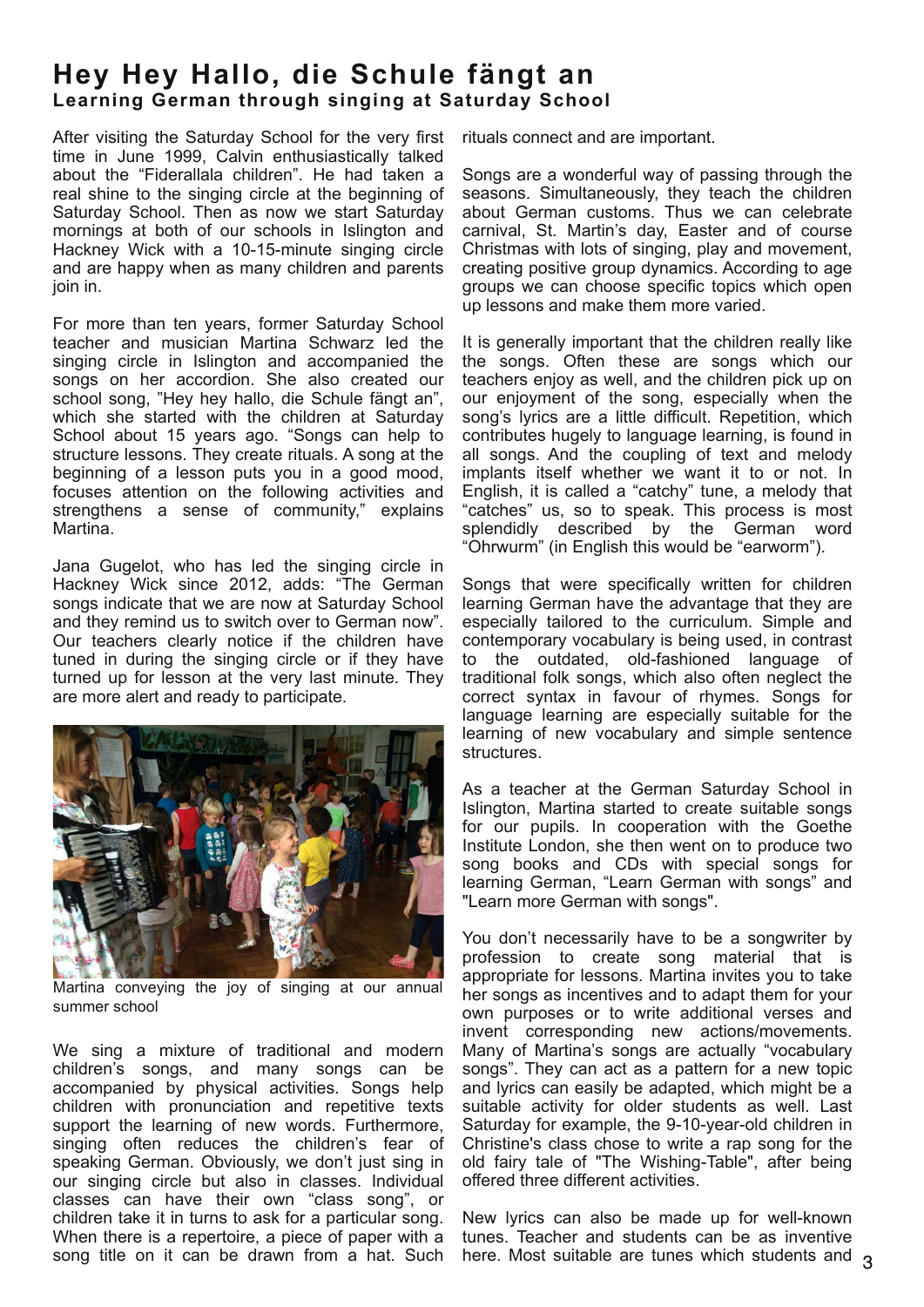teachers know well, for example children's and folk songs/Christmas songs, or well-known pop songs or tunes from film and television. Good topics are greetings & farewells, animals, colours, countries, family, food & drink, weather, seasons, months and days of the week.

Musical games are another successful recipe for language teaching. Singing games with many actions, such as "Häschen in der Grube" or "Wer will lustige Handwerker sehen" are particularly suitable for younger children. Action songs can be adapted by leaving out words, a well-known example for this is "Mein Hut der hat drei Ecken", but it works with other short songs. This is also a good trick for restoring attention and tranquillity in the classroom.



Jana at singing circle in Hackney Wick

Another great idea for language teaching is to assign different parts of the songs to the children. Ideally, the children sit in a circle and initially everyone sings a familiar song together, such as "Brother Jacob". Then the text is split amongst the children. They take it in turns to sing different passages, without losing the flow of the melody. This needs a lot of concentration and can be a lot of fun. Or one child hums or whistles a tune (or claps the rhythm), and the others guess the song. Or we read a story and see if there are words that make us think of a song.

We have been very lucky with our singing Saturday School teachers. After Martina, our choir leader Hildegard Maier took over the singing circle and for the past year teacher Christine Müller has been singing with the children in Islington. Jana Gugelot speaks about her personal experiences as the conductor of Hackney Wick's singing circle: "I never played an instrument myself and I can't read music. That's why I was quite nervous when I took over the singing circle. But I have overcome my fear of singing in front of a group of people, and our school in Hackney has grown a lot. More and more families take part in the singing circle. Now I am much calmer than I was at the beginning, four years ago."

Jana introduced folders with song texts in Hackney: "I find it quite difficult to sing when I don't know the texts and I don't expect the families at Saturday School to do so. I hoped that more parents would join in if they had the texts in hand, maybe even those who don't speak German but want to learn it." Jana has chosen about 25 songs, again a mixture of modern songs and more traditional ones such as "Backe backe Kuchen" or "Hänschen klein". Jana also likes to sing German versions of English songs such as "Twinkle twinkle little star" or "Heads, shoulders, knees and toes" because the familiar tunes encourage everyone to join in with the singing.

Jana generally gets good feedback. Florian, teacher of our adult courses in Hackney, also uses Jana's song texts, and some parents copy the texts in order to be able to sing the songs at home. Often the children in Jana's class like to carry on singing once they have moved on to their classroom, and Jana has noticed that singing encourages the quieter children to join in.

Christine in Islington also believes in the virtues of singing: "For me, singing is an access route to reading. I thus encourage parents in English toddler groups to bring their children to singing circles, especially when the little ones do not like to join in straight away. This is exactly what happens when we sing with our children in German: Where else do you get the chance to see a word written out and then hear its pronunciation and repeat it over and over again?"

Naturally, Jana also starts the singing circle in Hackney with "Hey hey hallo", and

By Martina Schwarz, Jana Gugelot and Cathrin Cordes

| <b>Music resources for German teaching</b>                                                                                                                                                                                                                            |
|-----------------------------------------------------------------------------------------------------------------------------------------------------------------------------------------------------------------------------------------------------------------------|
| ZZZebra for a variety of creative media for use<br>in teaching<br>http://www.labbe.de/zzzebra/index.asp<br>Liederbaum at ZZZebra with great children's<br>songs for all occasions<br>http://www.labbe.de/liederbaum/index.asp<br>Hans Hase songs for younger children |
| http://www.goethe.de/ins/eg/kai/lhr/mat/kgt/<br>deindex.htm                                                                                                                                                                                                           |
| www.kulturumsonst.com Songs by Detlev<br>Cordes (free downloads)<br>and www.blinde-kuh.de                                                                                                                                                                             |
| Other songwriters: Rolf Zuchowski, Dieter<br>Süverkrüp, Frederik Vahle (Martinas Favorit),<br>Günther Kretschmar, Uwe Kind and Detlev<br>Jöcker<br>Songs by Martina Schwarz:<br>www.learnlanguagewithsongs.co.uk                                                      |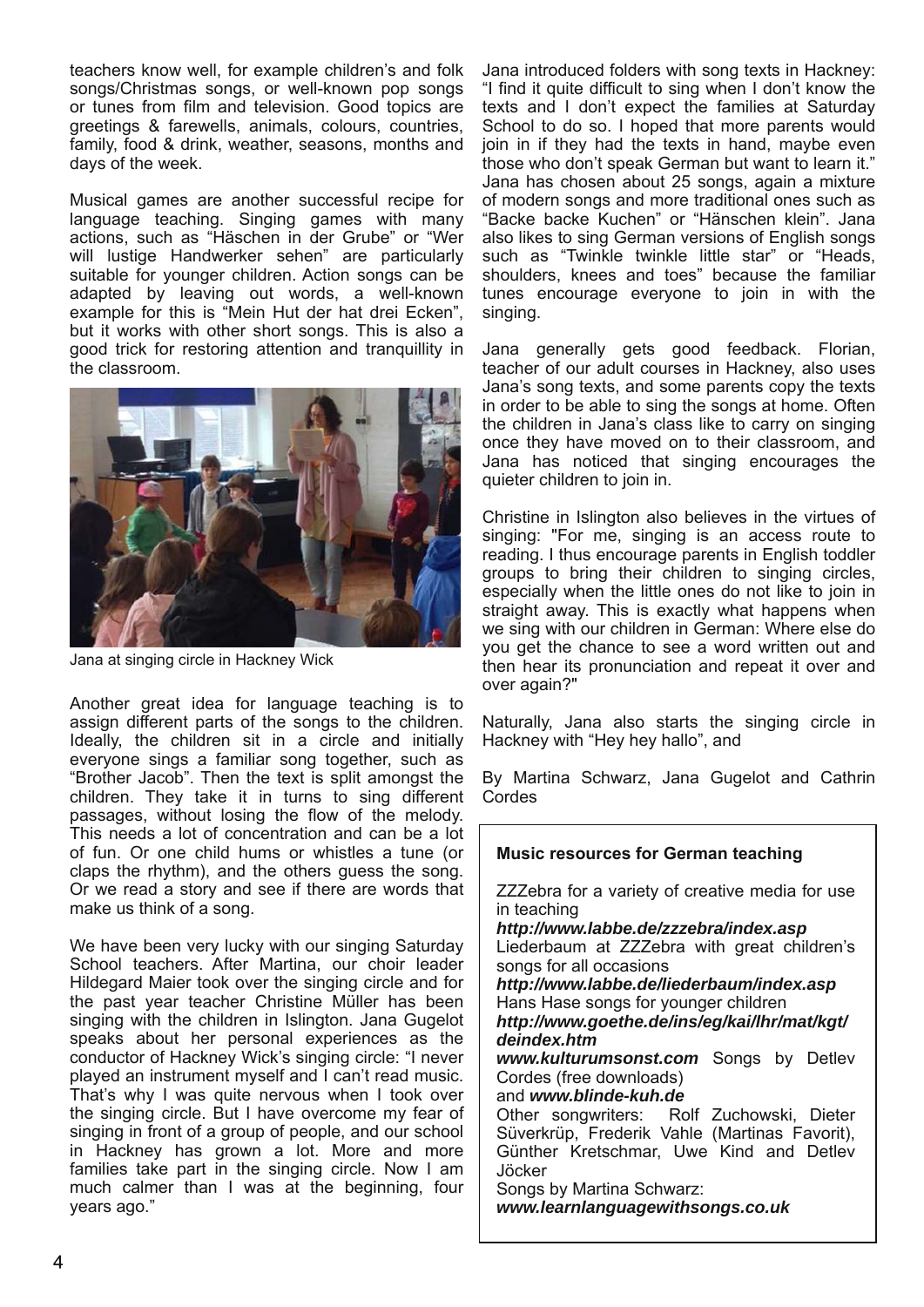## **Don't Brexit Our Hearts Current atmosphere in the Saturday School community**

Almost nine months have passed since Great Britain voted for Brexit, and in the next few days the government will trigger Article 50 to officially leave the EU. Most of our predominantly German-British families had hoped for the UK to remain in the EU. Have we got used to the idea by now? What are the consequences of Brexit for us and our families? In conversation with Saturday School parents it is evident that many of us have not yet recovered from our shock and disappointment about the referendum result.

Cathrin, our school director, still believes in the European Union as a positive historical development: "Individually, the relatively small European countries have little weight in today's globalised world, and together we have achieved much and overcome many animosities. For me it is sad that Great Britain does not want to be part of the EU anymore, and that so much time will be spent on the complicated Brexit negotiations now. Also, I would wish for more respect towards all of those who continue to believe in Europe. During the 40 years in which Great Britain was a member of the EU, the EU's opponents never fell silent. We accept that 52 % voted for Brexit, but this does not imply that everybody else can now be forced to change their minds, and also the other EU countries and their citizens are allowed to be disappointed. I am upset when other European countries are now being blamed because Great Britain will lose advantages due to exiting the EU. After all, the British are requesting to leave the EU. The Germans for example made it more than clear how much they would have preferred to keep the British on board."

"The Remain campaign should have concentrated more on the advantages of the EU", agrees Wendy. "The press focused on the negatives for many years, and they invented stories. The people were duped and the reality might not be what they hoped for. And EU citizens as bargaining chips – this isn't going to come to anything. It just creates a lot of faffing and administration."

"When I think back to June, it was a moment of not recognising my country", says Becket. "I hadn't realised how many people were so unhappy. For me the referendum was about "Are you happy or unhappy with your lives?" Look at a map of the referendum results and you can see that the wealthier parts of the country overwhelmingly voted Remain. I was shocked but not surprised. I could see how the campaign had unfolded."

"I am what Theresa May and the Daily Mail so disparagingly call a "citizen of the world", the Austrian Eva explains. "Since the Brexit decision I

no longer feel welcome in Great Britain. I don't feel threatened because I know I have rights, although that is now often presented differently in the media. Suddenly I have to justify why exactly I am here. And it is impossible to have a rational discussion."

Caroline, too, is saddened by the lack of rational discussion before, during and after the referendum. "We were so annoyed with the campaign and the fears that were fuelled. We created these badges, "I love EU", and once when I was out and about with my EU badge a man said to me: "If you don't like it here, why don't you just leave!"



Caroline Hobkinson's EU badge

Not all of us consider Brexit as predominantly negative, and some are quite surprised by the reaction. "I was quite shocked by some of the opinions and the scaremongering after the referendum", reflects Stefanie. "I continue to be and feel happy in London after Brexit, and have only had positive experiences with British people." Sylvie agrees: "I was surprised by the negative atmosphere at Saturday School. People were talking about whether they should move back to Germany or not." But Sylvie admits that there may be some negative consequences for her as an academic. Firstly, fewer international students are enrolling at universities now. Secondly, British scientists are already excluded from some projects because nobody wants to run the risk of losing EU funding. Nina, a doctor, has also noticed that fewer medical professionals from other EU countries are applying to work at her hospital.

It is not clear how many EU citizens have left the country following the referendum. "I have acquaintances and colleagues who have already left the country", says Jenny. "For them, the situation in the country was too uncertain and they were alarmed by the new atmosphere in the country. Most of the people in my circle of friends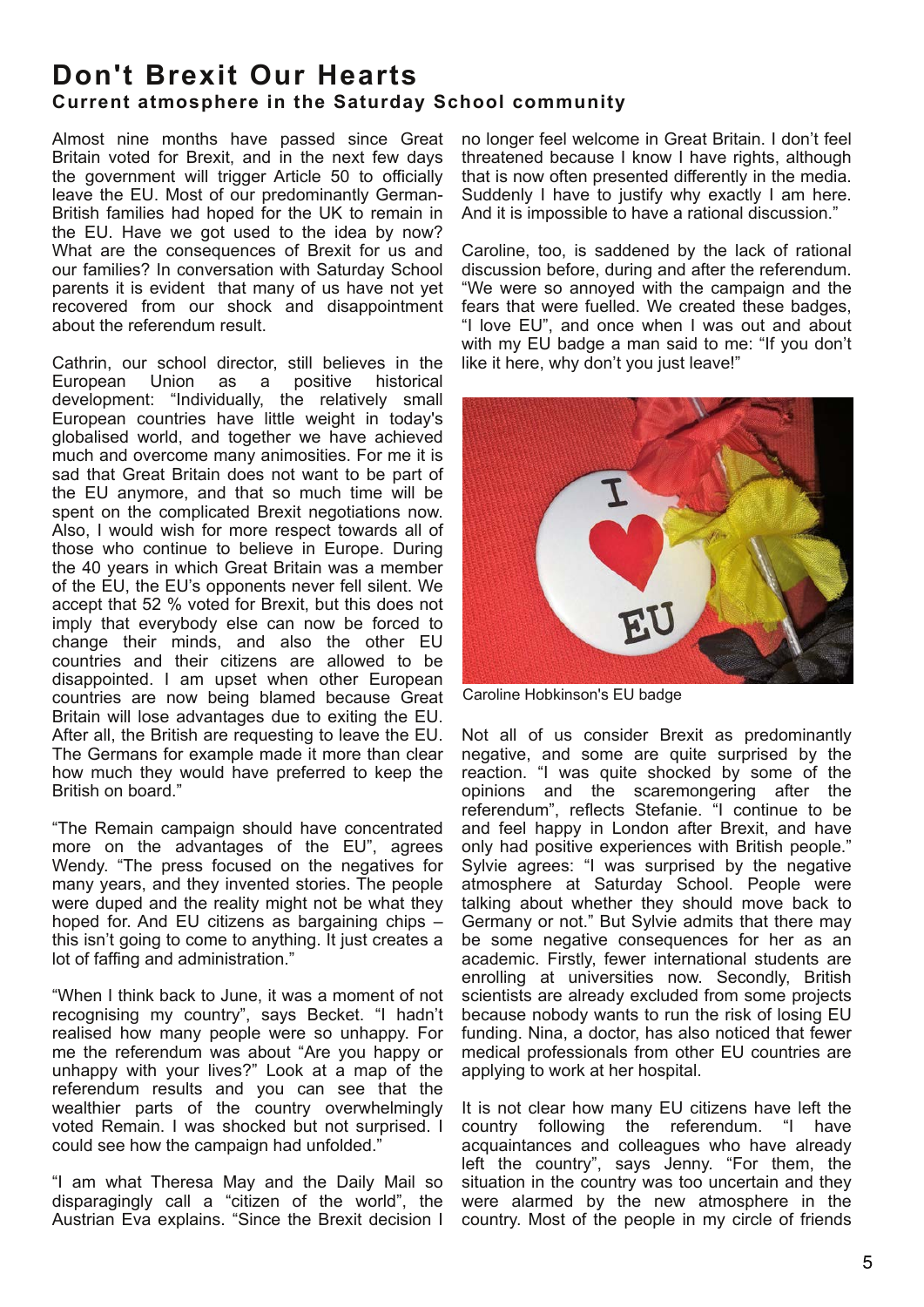are waiting. In the beginning many were furious, but now they have calmed down a bit. But they intend to leave if things should change radically."

Patrick is a scientist and academic who is deliberating whether he and his family should leave the country. "I feel welcome in London, but not in the rest of the country. The referendum has formalised this feeling. My wife and I are considering whether this is still the right considering whether environment for us and our family, and whether I want to support this kind of policy with my taxes." Patrick, too, talks about colleagues who have already left or are considering leaving the country. That could become a problem in a country where 30 % of all academics are not British.

Simultaneously, jobs are being shifted abroad, as some of the dads in Boris' adult class confirm: "One immediate consequence is that we have shifted staff away from London", says Jason. "Half the team will go eventually, mainly to Poland and India." "No one knows the exact plans for Brexit", says Sean. "So we can't make any decisions and have to wait. At my work, we have also transferred jobs to Poland." Regarding the country's economic future, Sean is quietly optimistic. "There will be solutions regarding access to the European market. But there will also be additional costs."

Most of those questioned perceive the feeling of insecurity as the most important negative consequence of the referendum. What difficulties still await us – especially those of us without a British passport - is hard to gauge. Is it a good idea to secure your legal status and apply for a permanent residence card or a British passport? What rights will EU citizens without a British passport or a permanent residence card have in future? Will they still be able to vote in local or mayoral elections? Will their children, if they choose to study in Great Britain, pay tuition fees of £15 000 rather than £9 000?

"After the referendum I considered getting a British passport for myself", Saturday School teacher Melanie tells us. "But that would cost me about £1300. Nope, why should I put money in the pockets of a state that doesn't want us." As a German teacher, Melanie might be in a better position than many others as she has a job that a British person would not necessarily be able to do. "What could happen to me?" Melanie asks herself: "Me, who is married to a British man, has lived here for 15 years and supports the state to educate its children. That is scaremongering!"

To safeguard their legal status and that of their children, many EU citizens are struggling with the bureaucratic challenges of the Home Office. The application form for the permanent residence card is 86 pages long and it costs £65. Approximately one third of all applications are being turned down, most of them because of minor formalities. Also, any applicant who took time out from work – for example as a full time parent – may be rejected if he/she did not take out additional comprehensive healthcare insurance. As a general rule, you can apply for British citizenship 12 months after permanent residency has been granted.



Cathrin being interviewed by German broadcaster ZDF in November 2016

Many Saturday School parents have started this process and some have already been granted the much wanted permanent residency, others have decided to wait and see. It is complicated to gather all the necessary documentation to prove that we have continuously lived in GB for many years, and to correctly date all the times you have left the country in the past five years. And what happens if you are rejected?

Cathrin is one who has made this experience: "After the Brexit vote we were predominantly concerned about the legal status of our sons. We called the Home Office and described our situation. We are a German-Spanish couple, our children are 18 and 20 years old, born in Germany, but both moved to London just after they were born and grew up here. London is their home town. We were advised to make a family application which works for children up to 21. We put in the application in August. Almost six months later, we received the decision last month. The other three were accepted – but I fell through the net and was refused on the grounds that I am an unmarried mother."

"It was a slap in the face to be excluded from my family in such a way, and it feels very discriminating in more than one way. Under the EU rule of free movement, it was my right to settle down in Great Britain and bring up my children here. We proved that we have lived together as a family in London for the past 20 years, including the boys' birth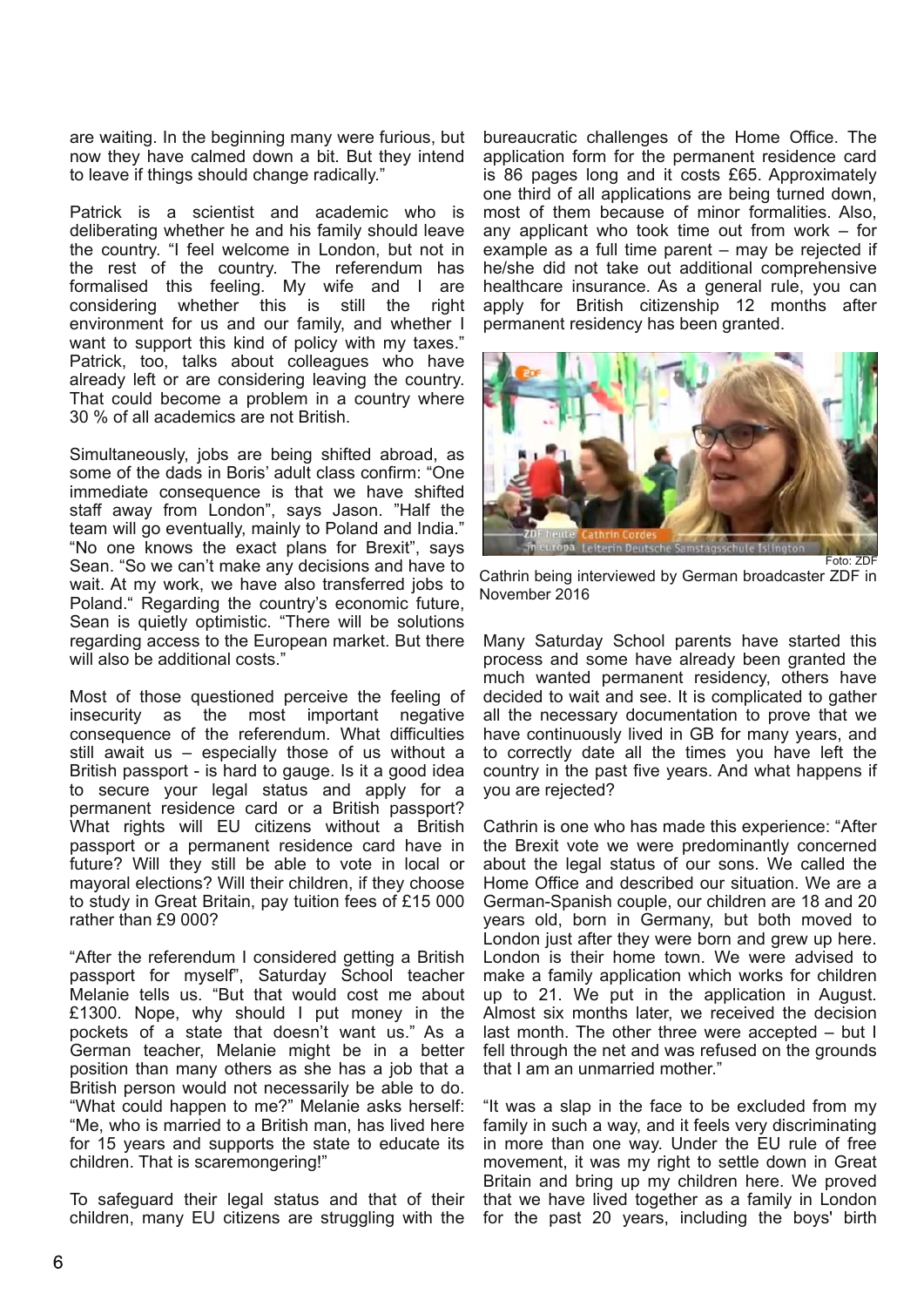certificates, paid our taxes and contributed to the community, and suddenly I as the mother get an official notification of sorts that I am not part of the family. And although we sent in our children's and my German passports, the relationship with their Spanish father is then accepted? This is irrational. Also, I don't understand why the civil servant processing our forms did not simply contact us to let us know that the family application was not working for me like that, and that  $I -$  other than a married spouse – needed to enclose proof of employment for myself. We had sent it my tax returns as part of my proof of residence, so the knew I am working. I could have quickly sent in the additional paperwork, but now I have to appeal and pay another £140, and the laborious bureaucracy continues, also for the authorities. It does seem like a consciously restrictive approach is being followed and that there is an element of discouragement."

"Maybe we were a little naïve", reflects Nina. "We always took our status as EU citizens for granted. If you build your life in another country, perhaps you should ultimately take that country's citizenship. It is a way of taking responsibility, and at least we would have been eligible to vote." Cathrin also sums up: "With hindsight, I'm annoyed that I didn't become a British citizen years ago. I followed a misguided German sense of probity and figured that as a German I would never feel properly British and therefore couldn't righteously apply for a British passport. But what harm is a second passport on your shelf. Just days before the referendum, a young Polish builder was in our house – he of course had applied for a British passport as soon as the statutory five years had passed. As Germans, we probably felt particularly safe."

Artist and teacher MartinaS therefore sees Brexit as an opportunity for a new perspective: "I find it interesting to see how divided the opinions are in this country. Some of the multi-ethnic population of London also voted "Leave". That led me to understand how privileged we are as Germans and white people. Brexit and real fear is an overreaction in my view, as we are not refugees from a crisis region and could theoretically always return to Germany. Perhaps we are just "afraid" of losing our privileged status and the feeling that we

belong to Great Britain and its society. I think it is important to understand how immigrants from other backgrounds have long felt or have always felt. You learn to better understand realities and to have more empathy with the issues of class divisions."



Pro-EU demonstration last summer: The 48 % Remainvoter feel barely represented these days

In the end John thinks it will not be all that bad. "Naturally, my wife is a bit unnerved by Brexit. But I don't believe that she and the many other Germans will be sent back to Germany." "The question after the referendum was "Should we move?", says Becket. "So we spent a week in Frankfurt and worked there, just to see. But we decided to stay. We like it here."

"I don't want to go back to Germany", concludes Melanie. "It's not at all on the agenda. That for me would be a capitulation. Why should I uproot my children and take them to Berlin?" Instead of a personal exit from Great Britain, Caroline continues to look for a qualified discussion "In my culinary salon we are going to discuss the topic of "Smart Brexit. Unfortunately, Brexit is inevitable now, but we need the best deal and have to confront all aspects of the complicated process." This also includes how we deal with each other in the future. It's how you say it that matters. Ultimately, most of us would like to stay in London after Brexit and hope that our city's multicultural and open character will survive.

By Martina Köpcke

Editor: Martina Köpcke Layout: Maugan Hague<br>
Email: islington@sams Email: islington@samstagsschule.co.uk; hackney@samstagsschule.co.uk<br>Website: www.samstagsschule.co.uk www.samstagsschule.co.uk

"Deutsche Samstagsschule Islington", "German Saturday School Islington", "Deutsche Samstagsschule Hackney Wick", and "German Saturday School Hackney Wick" are the trading names of The German Saturday School A non-profit company limited by guarantee, registered in England and Wales No. 7487272